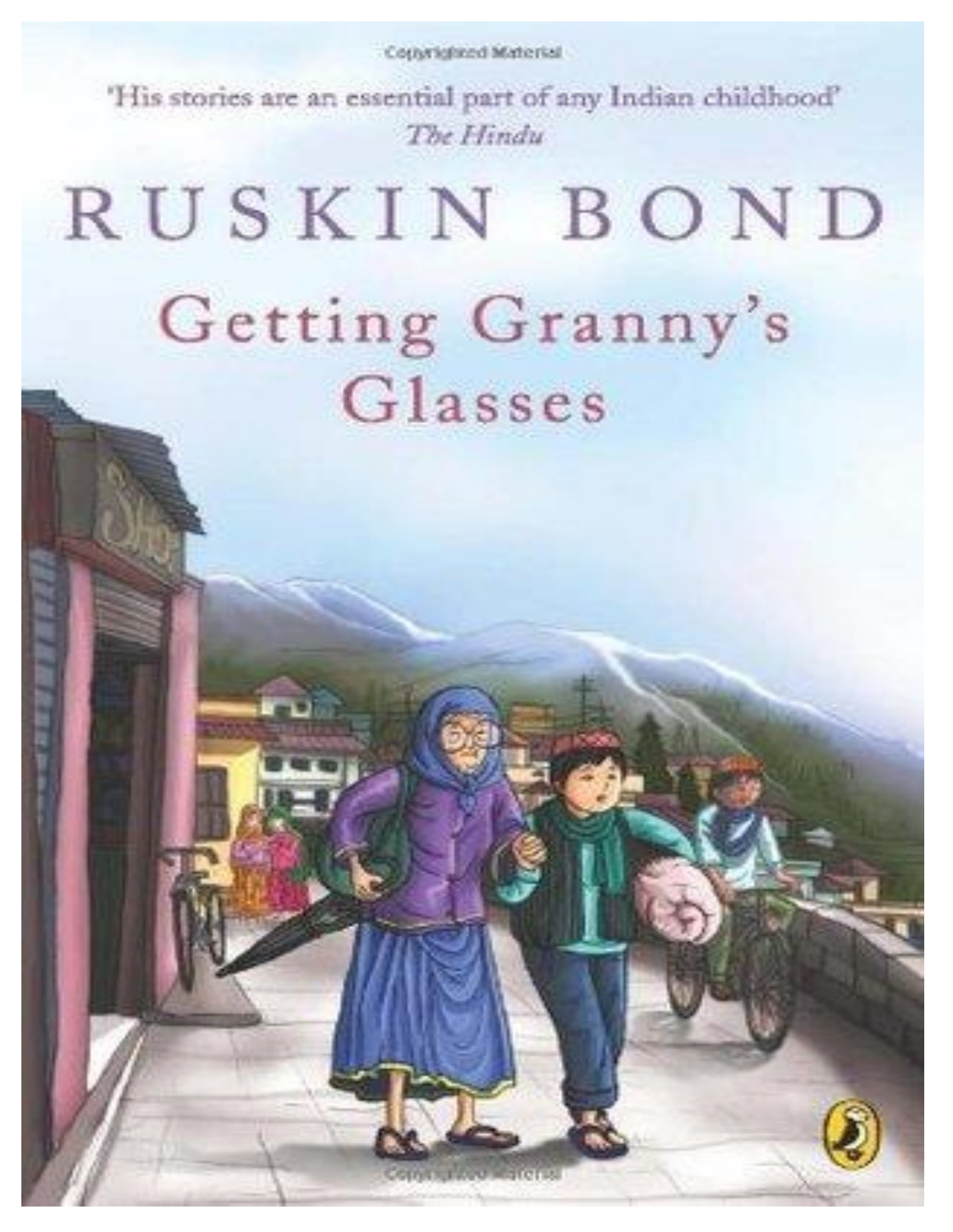### RUSKIN BOND

- Getting Granny's Glasses
- Illustrated by

Sayantan Halder

PUFFIN BOOKS

**Contents** 

About the Author

Chapter One

Chapter Two

Chapter Three

Chapter Four

Chapter Five

Chapter Six

Copyright Page

PUFFIN BOOKS

# GETTING GRANNY'S GLASSES

Born in Kasauli (Himachal Pradesh) in 1934, Ruskin Bond grew up in Jamnagar (Gujarat), Dehradun, New Delhi and Simla. His first novel The Room on the Roof, written when he was seventeen, received the John Llewellyn Rhys Memorial Prize in 1957. Since then he has written over five hundred short stories, essays and novellas (some included in the collections Dust on the Mountains and Classic Ruskin Bond) and more than forty books for children. He received the Sahitya Akademi Award for English writing in India in 1993, the Padma Shri in 1999, and the Delhi government's Lifetime Achievement Award in 2012.

He lives in Landour, Mussoorie, with his extended family.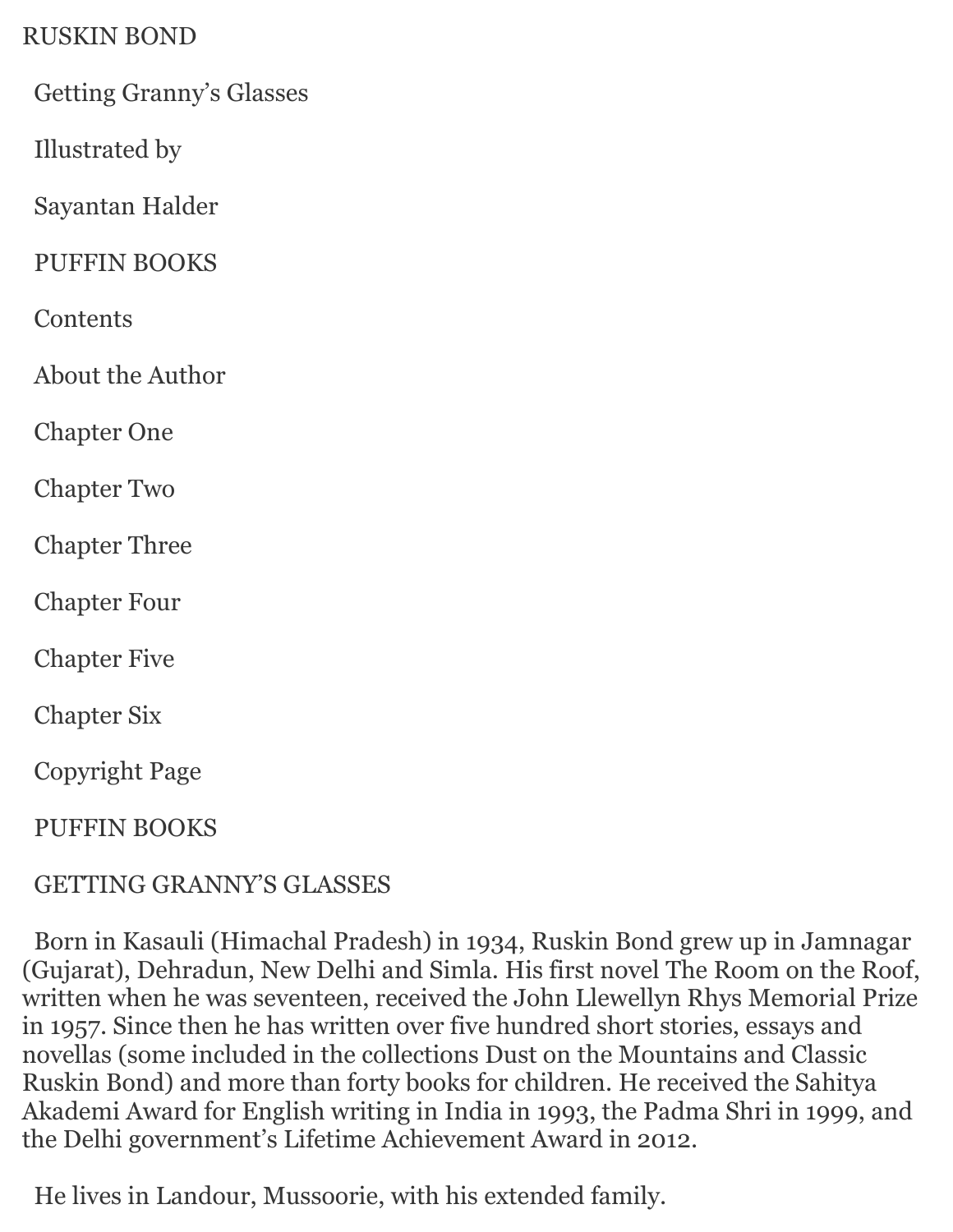## ALSO IN PUFFIN BY RUSKIN BOND

- Puffin Classics: The Room on the Roof
- The Room of Many Colours: Ruskin Bond's Treasury of Stories for Children
- Panther's Moon and Other Stories
- The Hidden Pool
- The Parrot Who Wouldn't Talk and Other Stories
- Mr Oliver's Diary
- Escape from Java and Other Tales of Danger
- Crazy Times with Uncle Ken
- Rusty the Boy from the Hills
- Rusty Runs Away
- Rusty and the Leopard
- Rusty Goes to London
- Rusty Comes Home
- The Puffin Book of Classic School Stories
- The Puffin Good Reading Guide for Children
- The Kashmiri Storyteller
- Hip-Hop Nature Boy and Other Poems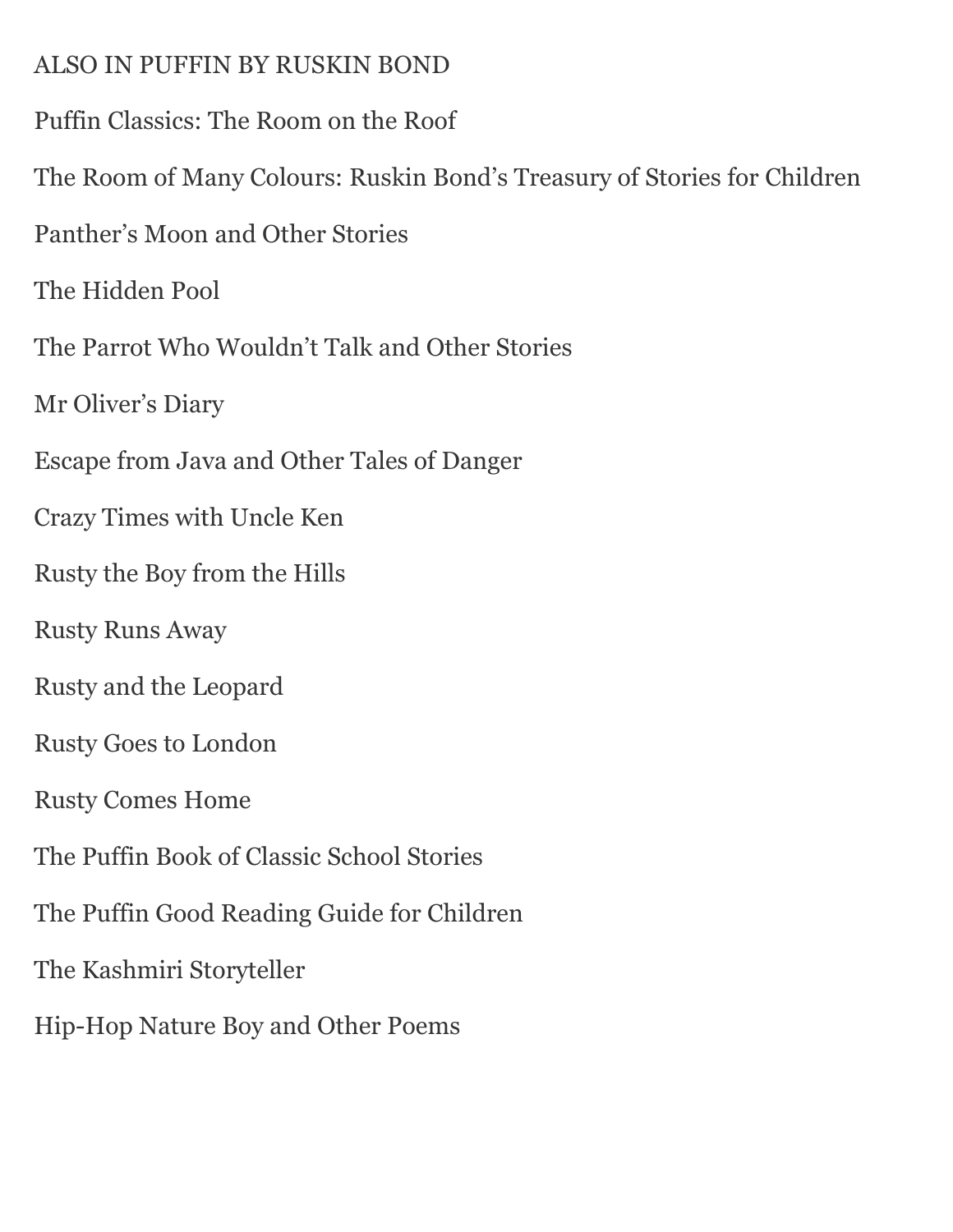#### **Chapter One**

Granny could hear the distant roar of the river, and smell the pine needles beneath her feet, and feel the presence of her grandson, Mani. But she couldn't see the river or the trees; and of her grandson she could only make out his fuzzy hair, and sometimes, when he was very close, his blackberry eyes and the gleam of his teeth when he smiled.

Granny wore a pair of old glasses; she'd been wearing them for well over ten years, but her eyes had grown steadily weaker, and the glasses had grown older. They were now scratched and spotted, and there was very little she could see through them. Still, they were better than nothing. Without them, everything was just a topsy-turvy blur.

Of course Granny knew her way about the house and the fields, and on a clear day she could see the mountains—the mighty Himalayan snow-peaks—striding away into the sky; but it was felt by Mani and his father that it was high time Granny had her eyes tested and got herself new glasses.

'Well, you know we can't get them in the village,' said Granny.

Mani said, 'You'll have to go to the eye hospital in Mussoorie. That's the nearest town.'

'But that's a two-day journey,' protested Granny. 'First I'd have to walk to Nain market, twelve miles at least, spend the night there at your uncle's place, and then catch a bus for the rest of the journey! You know how I hate buses. And it's ten years since I walked all the way to Mussoorie. That was when I had these glasses made.'

'Well, it's still there,' said Mani's father.

'What is?'

'Mussoorie.'

'And the eye hospital?'

'That too.'

'Well, my eyes are not too bad, really,' said Granny, looking for excuses. She did not feel like going far from the village; in particular she did not want to be parted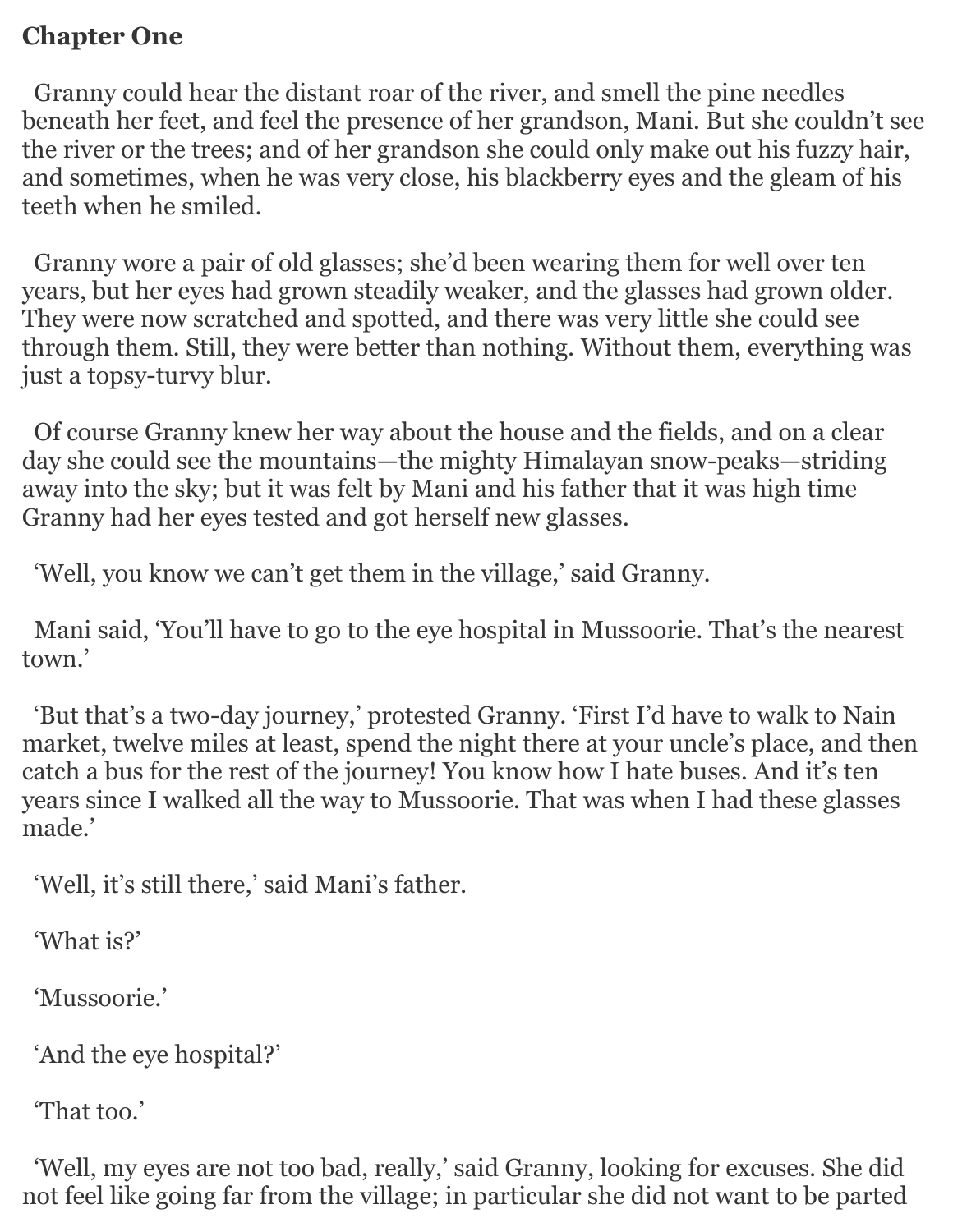from Mani. He was eleven and quite capable of looking after himself, but Granny had brought him up ever since his mother had died when he was only a year old. She was his Nani (maternal grandmother), and had cared for boy and father, cows and hens, and the household all these years, with great energy and devotion. Even her failing eyesight hadn't prevented her from milking cows or preparing meals or harvesting the corn.

'I can manage quite well,' she said. 'As long as I can see what's right in front of me, there's no problem. I know you've got a ball in your hand, Mani. Please don't bounce it off the cow.'

'It's not a ball, Granny, it's an apple.'

'Oh, is it?' said Granny, recovering quickly from her mistake. 'Never mind. Just don't bounce it off the cow. And don't eat too many apples!'

# **Chapter Two**

'Now listen,' said Mani's father sternly. 'I know you don't want to go anywhere. But we're not sending you off on your own. I'll take you to Mussoorie.'

'And leave Mani here by himself? How could you even think of doing that?'

'Then I'll take you to Mussoorie,' said Mani eagerly. 'We can leave Father on his own, can't we? I've been to Mussoorie before, with my school friends. I know where we can stay. But ...' He paused a moment and looked doubtfully from his father to his grandmother. 'You wouldn't be able to walk all the way to Nain, would you Granny?'

'Of course I can walk,' replied Granny. 'I may be going blind, but there's nothing wrong with my legs!'

That was true enough. Only the day before they'd found Granny in the walnut tree, tossing walnuts, not very accurately, into a large basket on the ground.

'But you're nearly seventy, Granny,' said Mani.

'What has that got to do with it? And besides, it's downhill to Nain.'

'And uphill coming back,' Mani reminded.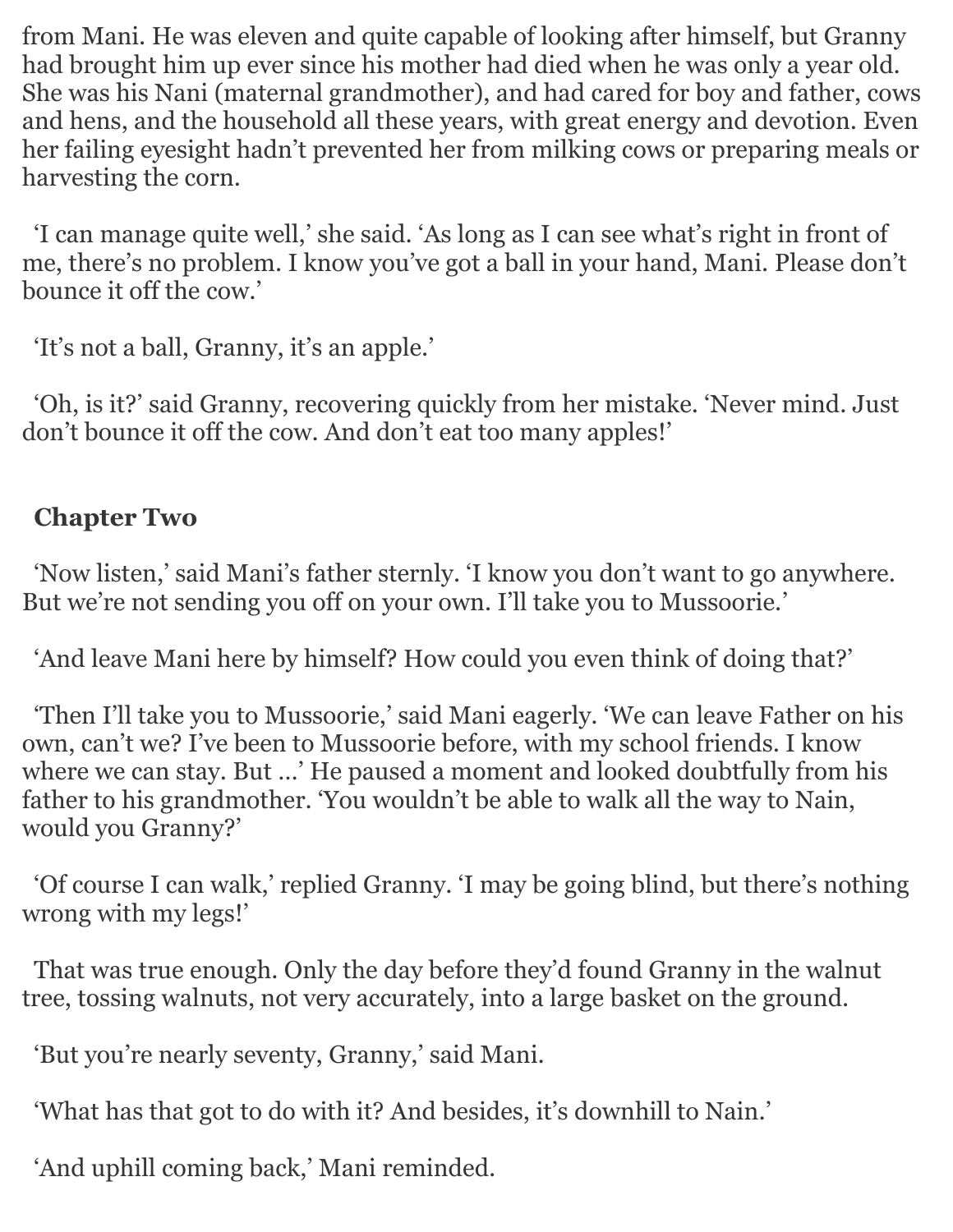'Uphill's easier!' said Granny. Now that she knew Mani might be accompanying her, she was more than ready to make the journey.

The monsoon rains had begun, and in front of the small stone house a cluster of giant dahlias reared their heads. Mani had seen them growing in Nain and had brought some bulbs home.

'These are big flowers, Granny,' he'd said. 'You'll be able to see them better.'

And she could indeed see the dahlias, splashes of red and yellow against the old stone of the cottage walls.

Looking at them now, Granny said, 'While we're in Mussoorie we'll get some seeds and bulbs. And a new bell for the white cow. And a pullover for your father. And shoes for you—look, there's nothing much left of the ones you're wearing.'

'Now just a minute,' interrupted Mani's father. 'Are you going there to have your eyes tested, or are you going on a shopping expedition? I've got only a hundred rupees to spare. You'll have to manage with that.'

'We'll manage,' said Mani. 'We'll sleep at the bus shelter.'

'No, we won't,' said Granny. 'I've got fifty rupees of my own. We'll stay in a hotel!'

## **Chapter Three**

Early next morning, in a light drizzle, Granny and Mani set out on the path to Nain.

Mani carried a small bedding roll on his shoulder; Granny carried a large cloth shopping bag and an umbrella.

The path went through fields and around the brow of the hill and then began to wind here and there, up and down and around, as though it had a will of its own and no intention of going anywhere in particular. Travellers new to the area often left the path, because they were impatient or in a hurry, and thought there were quicker, better ways of reaching their destinations. Almost immediately they found themselves lost. For it was a wise path and a good path, and had found the right way of crossing the mountains after centuries of trial and error.

'Whenever you feel tired, we'll take rest,' said Mani.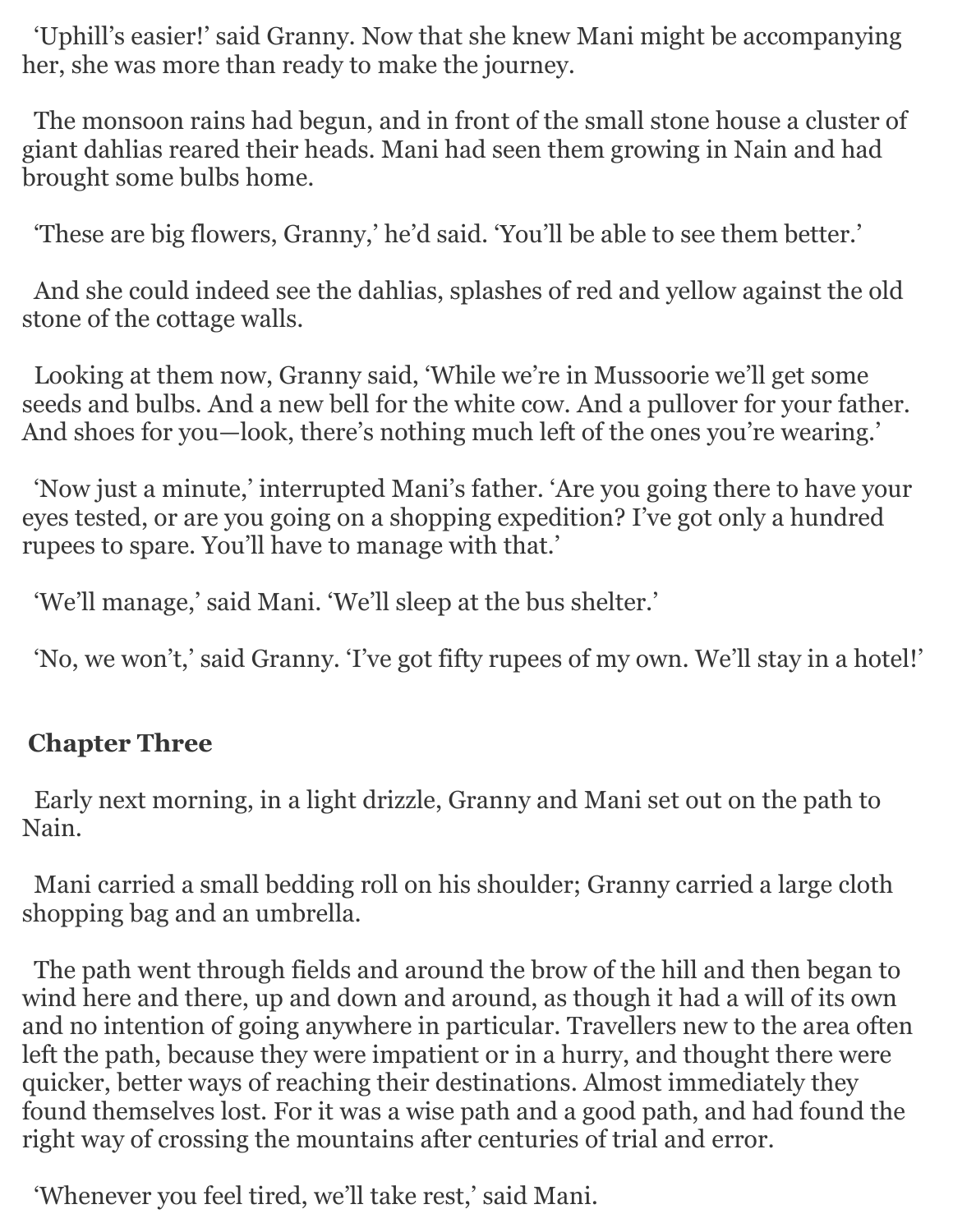'We've only just started out,' said Granny. 'We'll rest when you're hungry! They walked at a steady pace, without talking too much. A flock of parrots whirled overhead, flashes of red and green against the sombre sky. High in a spruce tree a barbet called monotonously. But there were no other sounds, except for the hiss and gentle patter of the rain.

Mani stopped to pick wild blackberries from a bush. Granny wasn't fond of berries and did not slacken her pace. Mani had to run to catch up with her. Soon his lips were purple with the juice from the berries.

The rain stopped and the sun came out. Below them, the light green of the fields stood out against the dark green of the forests, and the hills were bathed in golden sunshine.

Mani ran ahead a little.

'Can you see all right, Granny?' he called.

'I can see the path and I can see your white shirt. That's enough for just now.'

'Well, watch out, there are some mules coming down the road,' warned Mani.

Granny stepped aside to allow the mules to pass. They clattered by, the muledriver urging them on with a romantic song; but the last mule veered towards Granny and appeared to be heading straight for her. Granny saw it in time. She knew that mules and ponies always preferred going round objects, if they could see what lay ahead of them, so she held out her open umbrella and the mule cantered round it without touching her.

Poor mule, thought Granny, as she hurried after Mani. Perhaps it needs glasses too.

They ate their lunch on the roadside, in the shade of a whispering pine. There were chapatties and mango pickle, and a curry made from yams. They drank from a spring a little further down the path.

By late afternoon they were directly above Nain.

'We're almost there,' said Mani. 'I can see the temple near Raju Uncle's house.'

'I can't see a thing,' said Granny.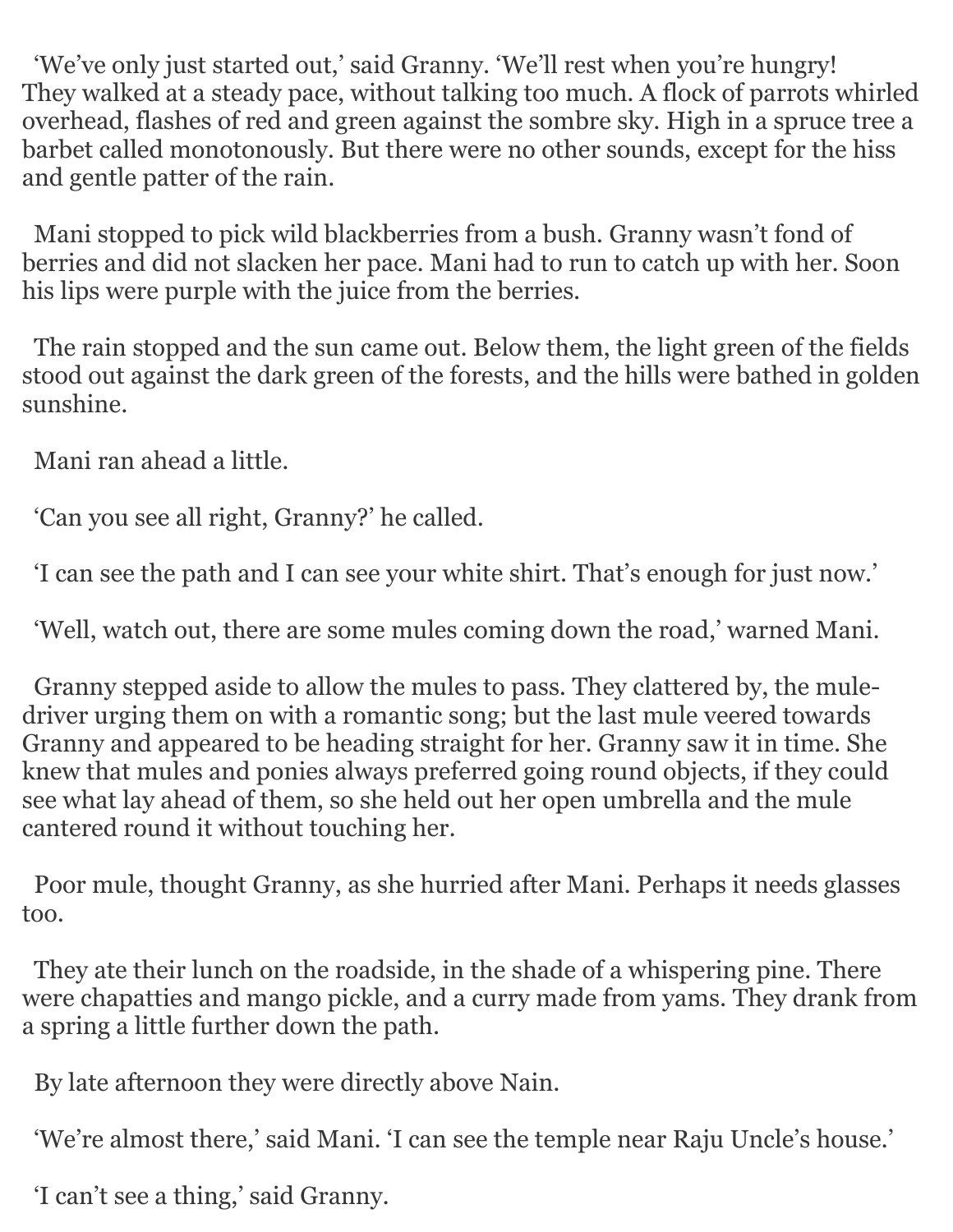'That's because of the mist. There's a thick mist coming up the valley.'

It began raining heavily as they entered the small market town on the banks of the river. Granny's umbrella was leaking badly. But they were soon drying themselves in Raju Uncle's house, and drinking glasses of hot, sweet milky tea.

Mani got up early next morning and ran down the narrow street to bathe in the river. The swift but shallow mountain river was a tributary of the sacred Ganges, and its waters were held sacred too. As the sun rose, people thronged the steps leading down to the river, to bathe or pray or float flower-offerings downstream.

As Mani dressed, he heard the blare of a bus horn. There was only the one bus to Mussoorie. He scampered up the slope, wondering if they'd miss it. But Granny was waiting for him at the bus stop. She had already bought their tickets.

#### **Chapter Four**

The motor-road followed the course of the river, which thundered a hundred feet below. The bus was old and rickety, and rattled so much that the passengers could barely hear themselves speaking. One of them was pointing to a spot below, where another bus had gone off the road a few weeks back.

The driver appeared to be unaware of the accident. He drove at some speed, and whenever he went round a bend, everyone in the bus was thrown about and luggage skidded about on the floor. In spite of all the noise and confusion, Granny fell asleep, her head resting against Mani's shoulder.

Suddenly the bus came to a grinding halt. People were thrown forward in their seats. Granny's glasses fell off and had to be retrieved from the folds of someone else's umbrella.

'What's happening?' she asked. 'Have we arrived?'

'No, something is blocking the road,' said Mani.

'It's a landslide!' exclaimed someone, and all the passengers put their heads out of the windows to take a look.

It was a big landslide. Some time in the night, during the heavy rain, earth and trees and bushes had given way and come crashing down, completely blocking the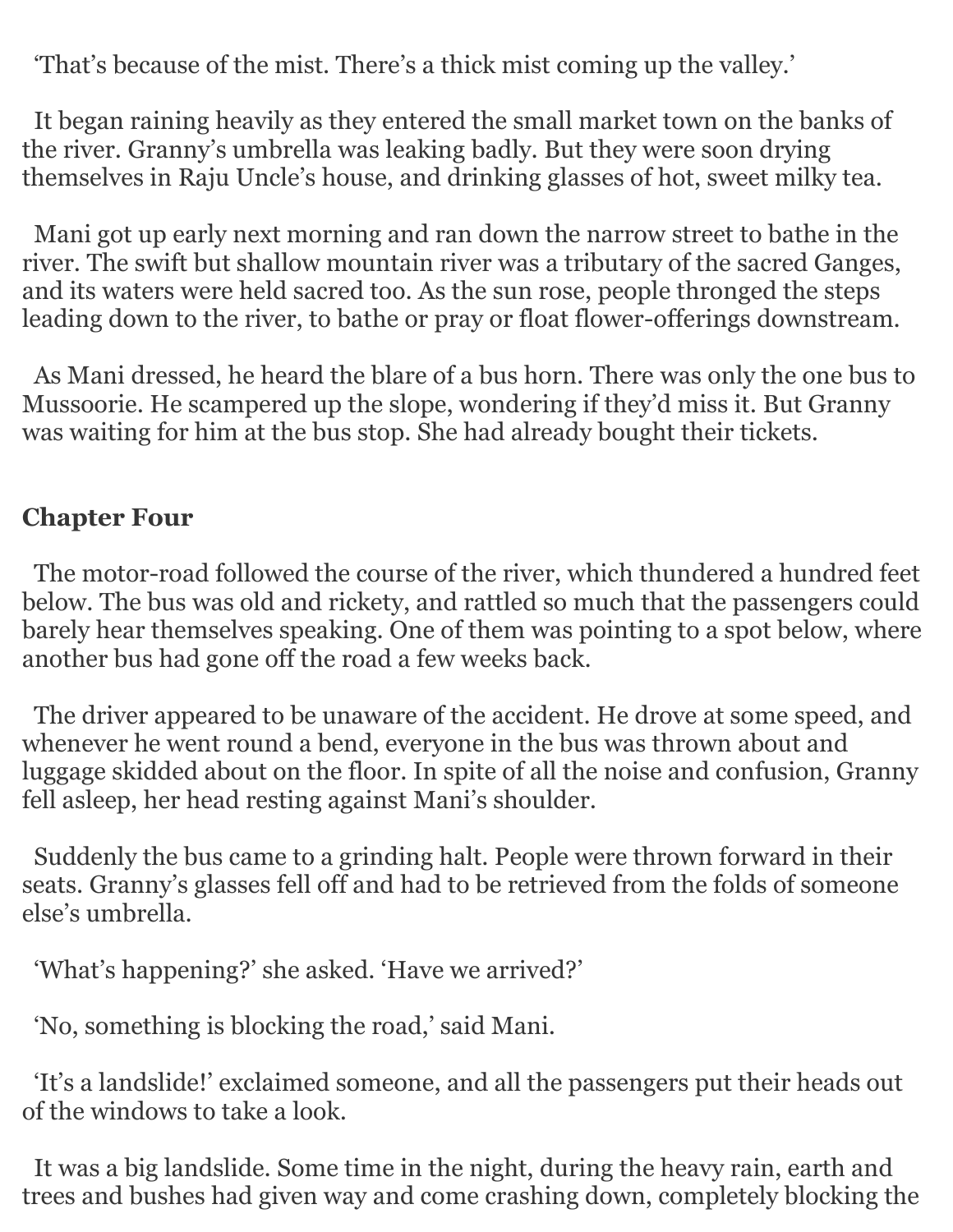road. Nor was it over yet. Debris was still falling. Mani saw rocks hurtling down the hill and into the river.

'Not a suitable place for a bus stop,' observed Granny, although she couldn't see a thing.

Even as she spoke, a shower of stones and small rocks came clattering down on the roof of the bus. Passengers cried out in alarm.

The driver began reversing the bus. More rocks came crashing down.

'I never did trust motor-roads,' said Granny.

The driver kept backing until they were well away from the landslide. Then everyone tumbled out of the bus. Granny and Mani were the last to get down.

They could see it would take days to clear the road, and most of the passengers decided to return to Nain with the bus. But a few bold spirits decided to walk to Mussoorie, taking a short cut up the mountain which would bypass the landslide.

'It's only ten miles from here by the footpath,' said one of them. 'A stiff climb, but we can make it by evening.'

Mani looked at Granny. 'Shall we go back?'

'What's ten miles?' said Granny. 'We did that yesterday.'

So they started climbing a narrow path, little more than a goat-track, which went steeply up the mountain side. The area of the landslide was left behind. But there was much huffing and puffing and pausing for breath, and by the time they got to the top of the mountain, Granny and Mani were on their own. They could see a few stragglers far below; the rest had retreated to Nain.

Granny and Mani stood on the summit of the mountain. They had it all to themselves. Their village was hidden from them by the range to the north. Far below rushed the river. Far above circled a golden eagle.

In the distance, on the next mountain, the houses of Mussoorie were white specks on the dark green hillside.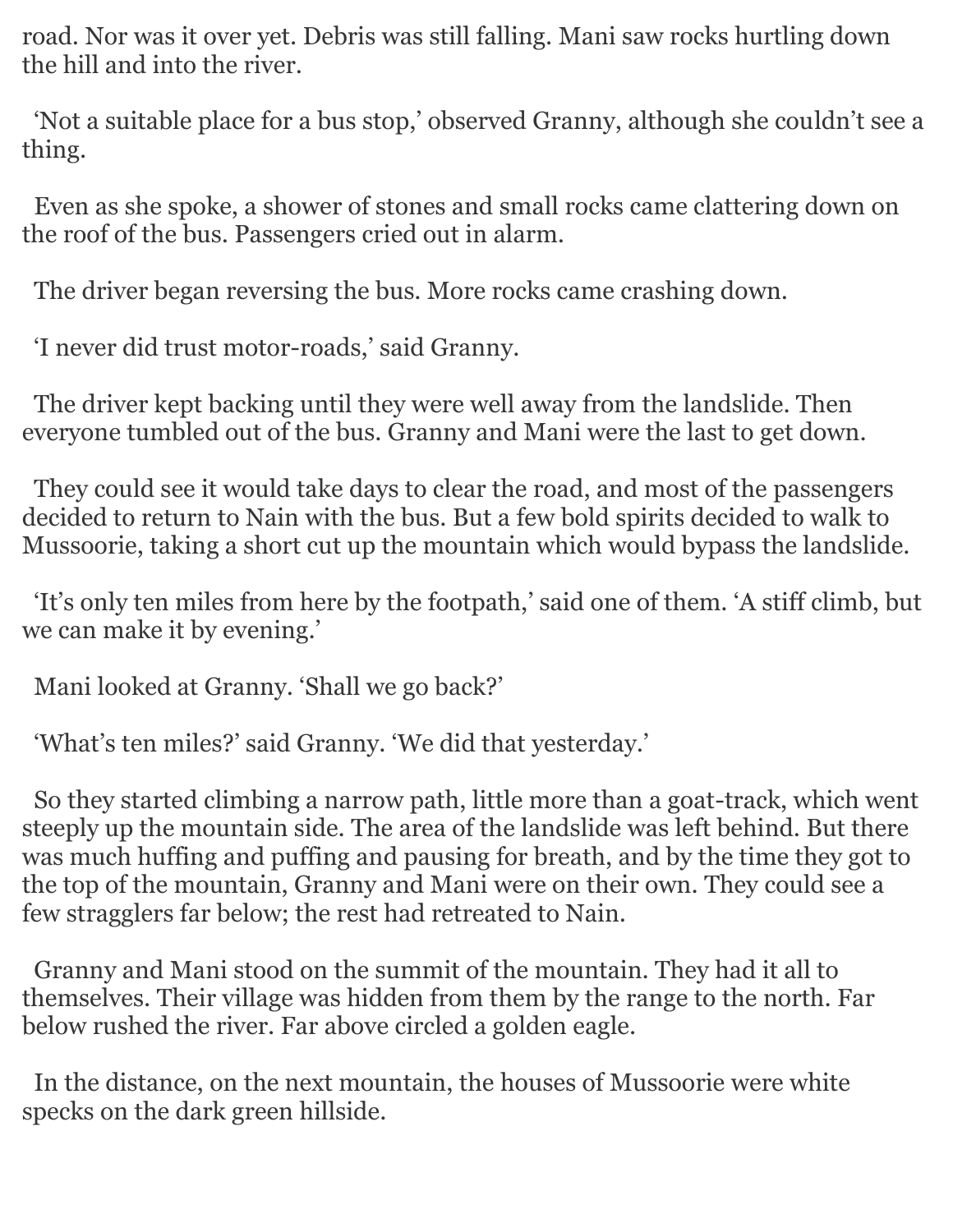#### **Chapter Five**

'Did you bring any food from Raju Uncle's house?' asked Mani.

'Naturally,' said Granny. 'I knew you'd soon be hungry. There are pakoras and buns, and milk-sweets and peaches from your uncle's garden.'

'Good!' said Mani, forgetting his tiredness. 'We'll eat as we go along. There's no need to stop.'

'Eating or walking?'

'Eating, of course. We'll stop when you're tired, Granny.'

'Oh, I can walk for ever,' said Granny, laughing. 'I've been doing it all my life. And one day I'll just walk over the mountains and into the sky. But not if it's raining. This umbrella leaks badly.'

Down again they went, and up the next mountain, and through fields and over bare windswept hillsides, and up through a dark, gloomy deodar forest where a band of monkeys followed them until Mani gave them what was left of his pakoras. And then, just as it was getting dark, they saw the lights of Mussoorie twinkling ahead of them.

As they came nearer to the town, the lights increased, until presently they were in a brightly lit bazaar, swallowed up by crowds of shoppers, strollers, tourists and merrymakers. Mussoorie seemed a very jolly sort of place for those who had money to spend. Jostled in the crowds, Granny kept one hand firmly on Mani's shoulder so that she did not lose him.

They asked around for the cheapest hotel. But there were no cheap hotels. So they spent the night in a dharamsala adjoining the temple, where other pilgrims had taken shelter for the night.

Next morning, at the eye hospital, they joined a long queue of patients. The eye specialist, a portly man in a suit and tie who himself wore glasses, dealt with the patients in a brisk but kind manner.

After an hour's wait, Granny's turn came.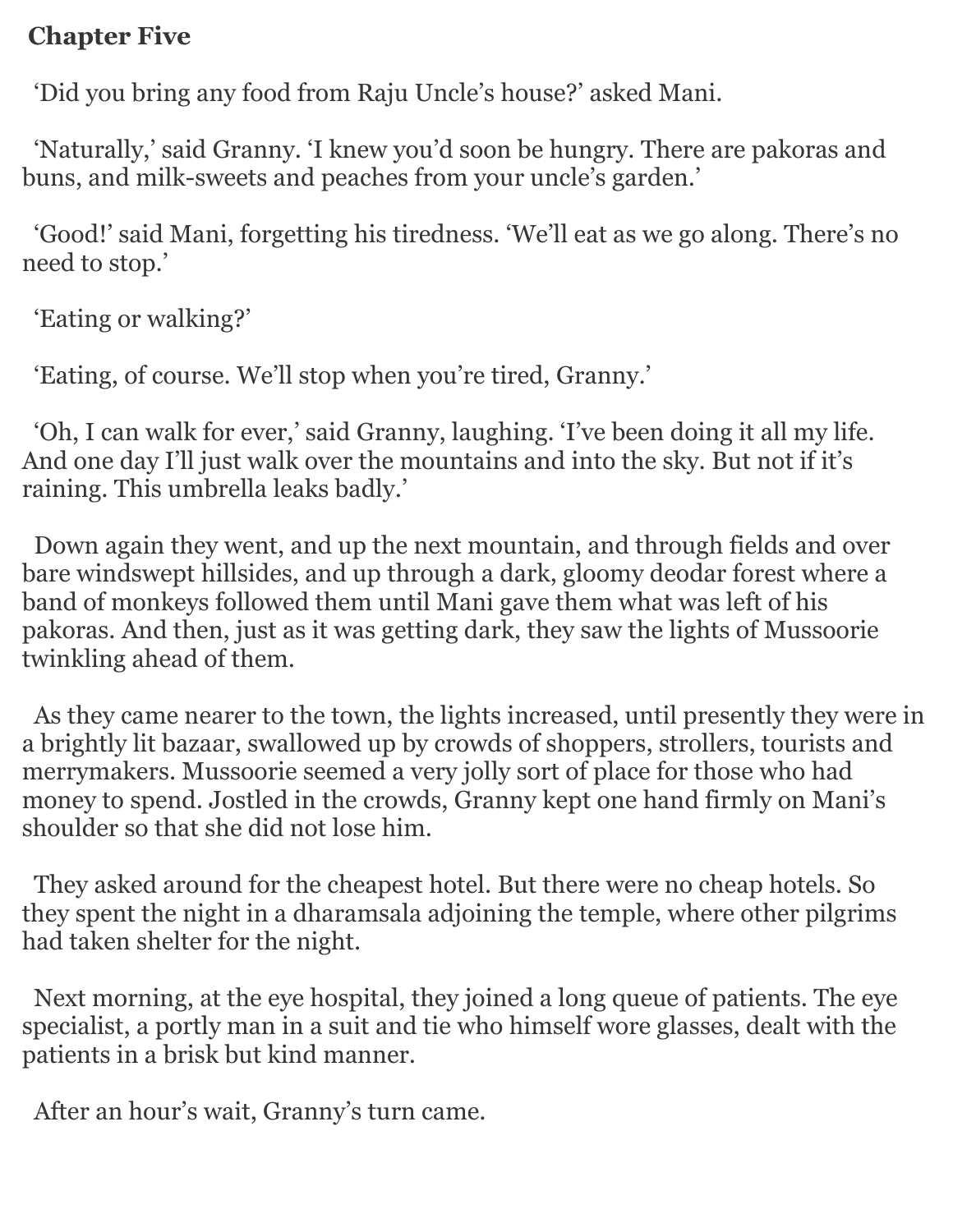#### **Chapter Six**

The doctor took one horrified look at Granny's glasses and dropped them into a waste-paper basket.

Then he fished them out and placed them on his desk and said, 'On second thoughts, I think I'll send them to a museum. You should have changed them years ago. They've probably done more harm than good.'

He examined Granny's eyes with a strong light, and said, 'Your eyes are very weak, but you're not going blind. We'll fit you up with a stronger pair of glasses.'

Then he placed Granny in front of a board covered with letters in English and Hindi, large and small, and asked her if she could make them out.

'I can't even see the board,' said Granny.

'Well, can you see me?' asked the doctor.

'Some of you,' said Granny.

'I want you to see all of me,' said the doctor, and he balanced a wireframe on Granny's nose and began trying out different lenses.

Suddenly Granny could see much better. She saw the board and the biggest letters on it.

'Can you see me now?' asked the doctor.

'Most of you,' replied Granny. And then added, by way of being helpful: 'There's quite a lot of you to see.'

'Thank you,' said the doctor. 'And now turn around and tell me if you can see your grandson.'

Granny turned, and saw Mani clearly for the first time in many years.

'Mani!' she exclaimed, clapping her hands with joy. 'How nice you look! What a fine boy I've brought up! But you do need a haircut. And a wash. And buttons on your shirt. And a new pair of shoes. Come along to the bazaar!'

'First have your new glasses made,' said Mani, laughing. 'Then we'll go shopping!'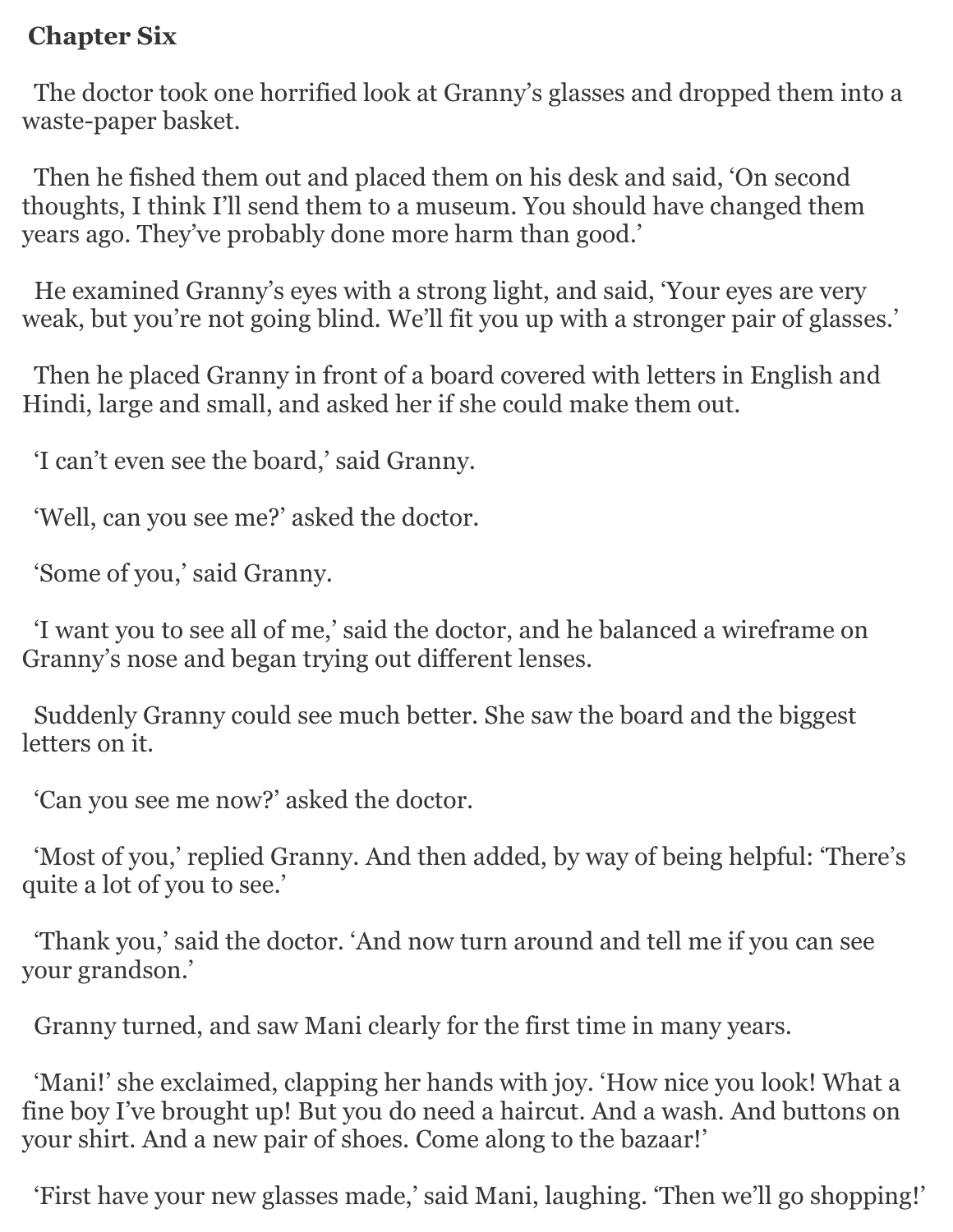A day later they were in a bus again, although no one knew how far it would be able to go. Sooner or later they would have to walk.

Granny had a window seat, and Mani sat beside her. He had new shoes and Granny had a new umbrella, and they had also bought a thick woollen Tibetan pullover for Mani's father. And seeds and bulbs and a cowbell.

As the bus moved off, Granny looked eagerly out of the window. Each bend in the road opened up new vistas for her, and she could see many things that she hadn't seen for a long time—distant villages, people working in the fields, milkmen on the road, two dogs rushing along beside the bus, monkeys in the trees, and, most wonderful of all, a rainbow in the sky.

She couldn't see perfectly, of course … but she was very pleased with the improvement.

'What a large cow!' she remarked, pointing at a beast grazing on the hillside.

'It's not a cow, Granny,' said Mani. 'It's a buffalo.'

Granny was not to be discouraged. 'Anyway, I saw it,' she insisted.

While most of the people in the bus looked weary and bored, Granny continued to gaze out of the window, discovering new sights.

Mani watched for a time and listened to her excited chatter. Then his head began to nod. It dropped against Granny's shoulder, and remained there, comfortably supported. The bus swerved and jolted along the winding mountain road, but Mani was fast asleep.

#### PUFFIN BOOKS

Published by the Penguin Group

Penguin Books India Pvt. Ltd, 11 Community Centre, Panchsheel Park, New Delhi 110 017, India

Penguin Group (USA) Inc., 375 Hudson Street, New York, New York 10014, USA

Penguin Group (Canada), 90 Eglinton Avenue East, Suite 700, Toronto, Ontario,